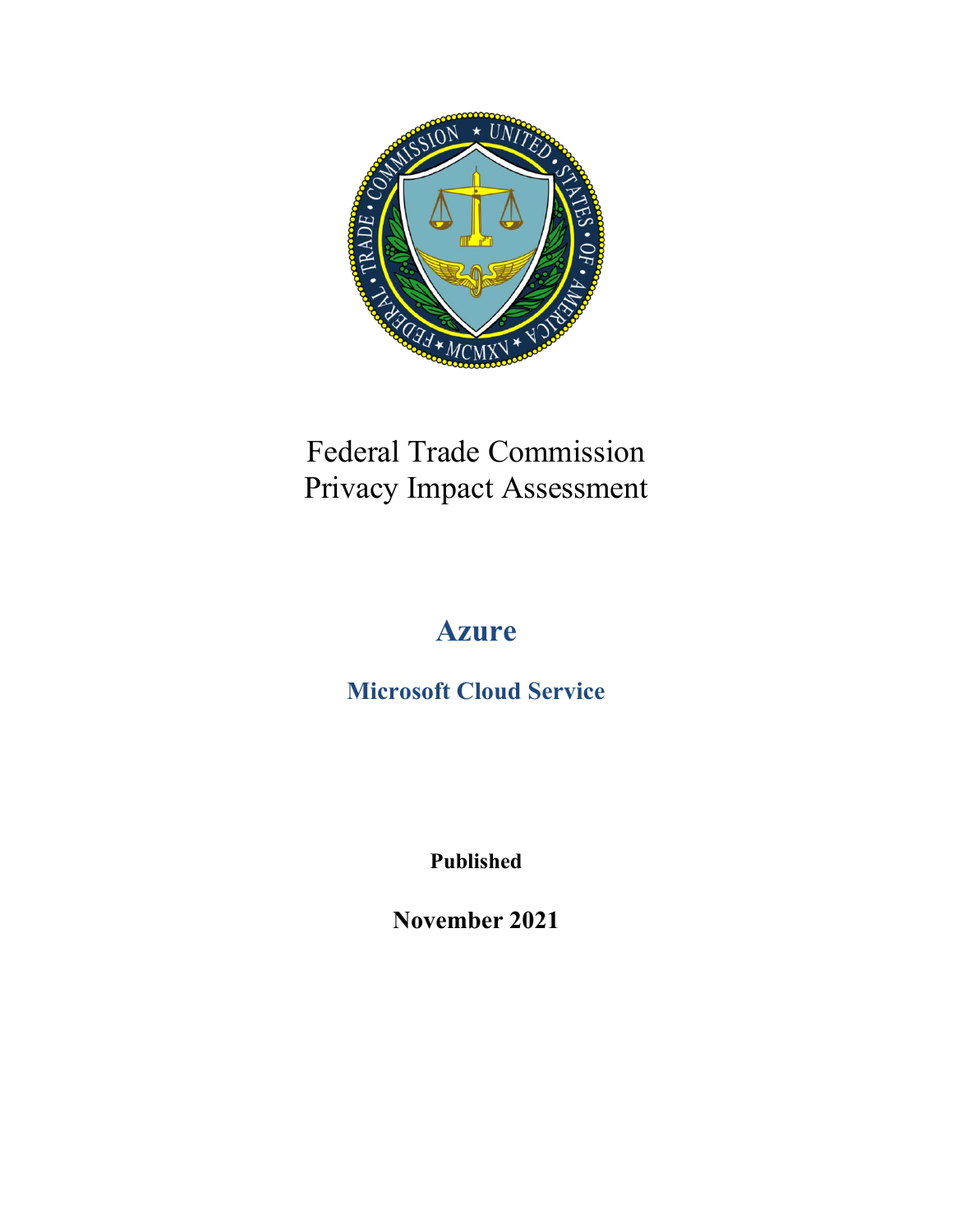## **Table of Contents**

| 5 <sup>5</sup> |  |
|----------------|--|
|                |  |
|                |  |
|                |  |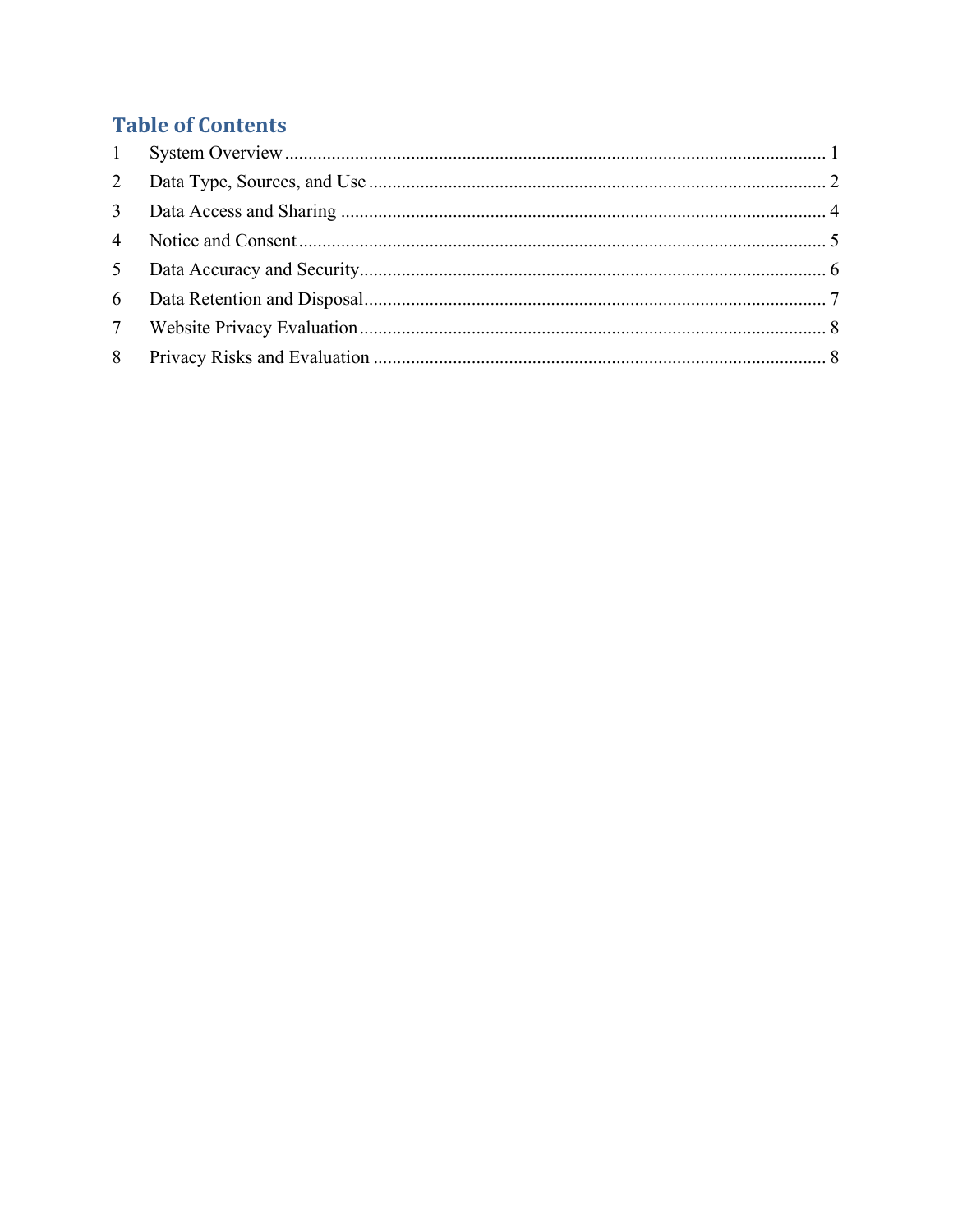## <span id="page-2-0"></span>**1 System Overview**

#### **1.1 Describe the project/system and its purpose.**

The Federal Trade Commission (FTC, Commission, or Agency) is an independent federal law enforcement and regulatory agency with the authority to promote consumer protection and competition through the prevention of unfair, deceptive, and anti-competitive business practices. Within the FTC, the Office of the Chief Information Officer (OCIO) operates and maintains the necessary Information Technology (IT) services to support the mission, including the network, servers, applications, databases, computers, and communication facilities.

As part of the agency's plan to modernize the existing IT infrastructure, the FTC utilizes the Microsoft Azure cloud environment and its affiliated products. Azure is an open and flexible cloud platform that provides Infrastructure as a Service (IaaS), Platform as a Service (PaaS), and Software as a Service (Saas), allowing the FTC to build, test, deploy, and manage applications, services, and product development across a vast network of datacenters within the U.S. The Azure commercial cloud provides the FTC with various services like computing, analytics, and networking (see table below).

| Azure Data Factory (ADF)      | ADF is used for data transformation and loading between    |
|-------------------------------|------------------------------------------------------------|
|                               | different cloud data sources. ADF uses the built-in        |
|                               | connectors and Integration Runtime Engine (IRE) to         |
|                               | connect and transfer data within the Azure cloud in a      |
|                               | secure manner.                                             |
| Azure Synapse Analytics (ASA) | Previously known as Azure SQL, ASA is the enterprise       |
|                               | analytics service that provides insight across data        |
|                               | warehouses and big data systems.                           |
| PowerBI                       | This Business Intelligence (BI) tool is used to create and |
|                               | share meaningful reports and dashboards.                   |
| <b>InTune</b>                 | In Tune is a cloud-based service that focuses on mobile    |
|                               | device management (MDM) and is used by the agency to       |
|                               | monitor and track FTC mobile phones.                       |

Implementation of the Azure cloud architecture design addresses the FTC's data warehouse requirements, which includes planning and creating structures that will support future Azure utilization when required, while minimizing additional cloud expenses. The existing Azure cloud connects to other third-party cloud services like Okta and ServiceNow for data migration, authentication, and monitoring purposes. Azure services are used as part of the application and management infrastructure within the FTC. Azure's Active Directory (AD) is connected and synced with the FTC's on-premise AD services, and role-based access controls are implemented for accessing Azure. Azure is integrated with the FTC's Okta<sup>[1](#page-2-1)</sup> Single Sign On (SSO) authentication service, and end user domain credentials are validated through the FTC's directory services.

<span id="page-2-1"></span> $<sup>1</sup>$  For more information about Okta, see the Okta Privacy Impact Assessment, available [online.](https://www.ftc.gov/site-information/privacy-policy/privacy-impact-assessments)</sup>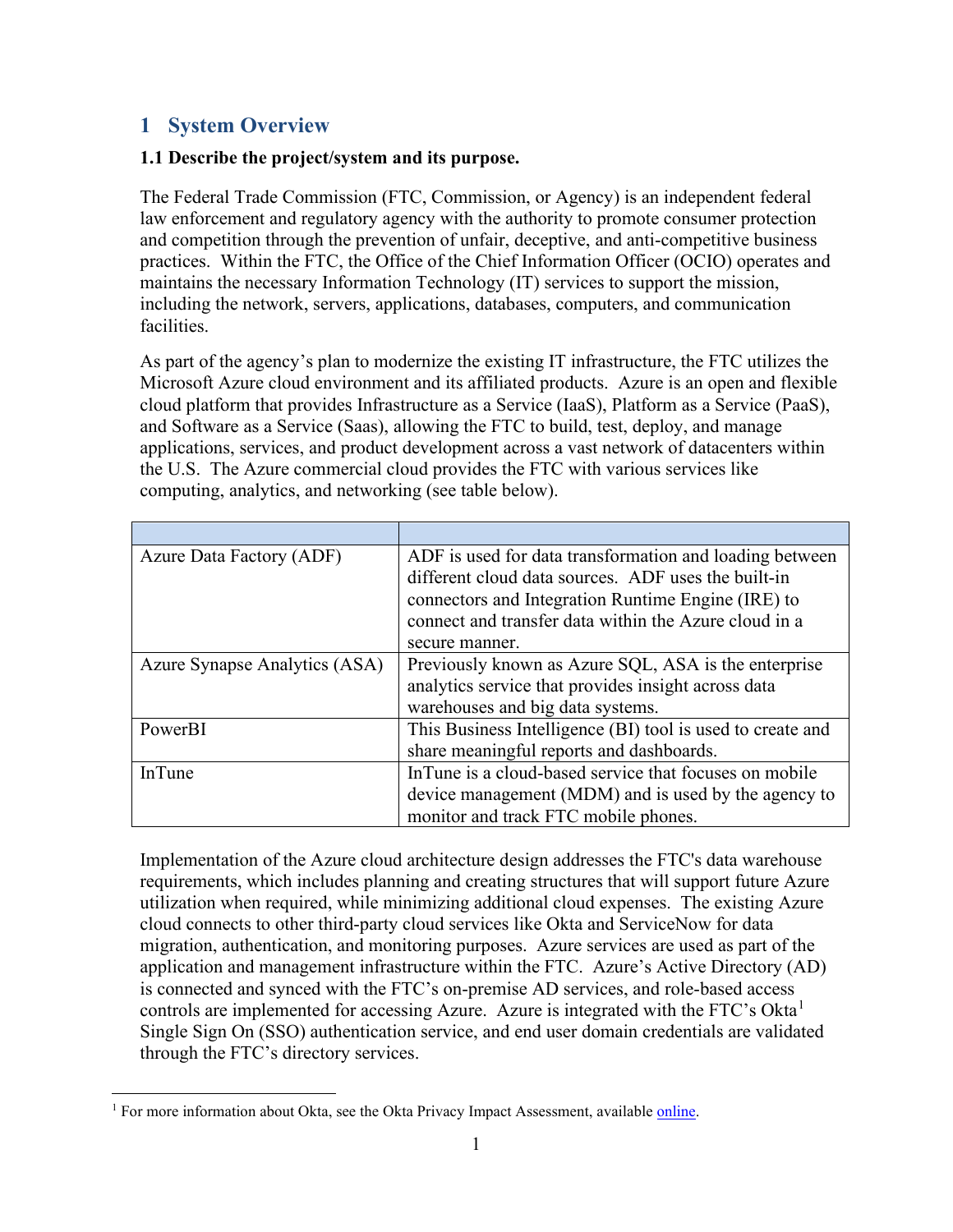Currently, the FTC considers Azure to be a subset of its existing General Support System  $(GSS)^2$  $(GSS)^2$  with most of the control structure remaining unchanged. At the time of this publishing, the FTC's Premerger Notification Office (PNO) maintains the ServiceNow Premerger Application in the Azure cloud.<sup>[3](#page-3-2)</sup> This PIA will be updated as the agency transfers more of its GSS applications and functions to the Azure cloud.

#### **1.2 What specific legal authority allows for the collection, maintenance, or dissemination of information for this project/system?**

The information in this system is collected, maintained and disseminated pursuant to the Federal Trade Commission Act, 15 U.S.C. §§ 41-58 and [other laws and regulations](https://www.ftc.gov/enforcement/statutes) the Commission enforces.

## <span id="page-3-0"></span>**2 Data Type, Sources, and Use**

#### **2.1 Specify in the table below what types of personally identifiable information (PII)[4](#page-3-3) may be collected or maintained in the system/project. Check all that apply.**

| Full Name<br>Date of Birth<br>Home Address<br>$\boxtimes$ Phone Number(s)<br>$\boxtimes$ Place of Birth<br>Age<br>$\times$ Race/ethnicity<br>Alias<br><b>Sex</b><br><b>Email Address</b><br>Work Address<br>Taxpayer ID<br>Credit Card Number<br>Facsimile Number<br>$\boxtimes$ Medical Information<br><b>Education Records</b><br>$\boxtimes$ Social Security Number<br>$\boxtimes$ Mother's Maiden Name | Biometric Identifiers (e.g.,<br>fingerprint, voiceprint)<br>Audio Recordings<br>$\boxtimes$ Photographic Identifiers<br>(e.g., image, x-ray, video)<br>$\Box$ Certificates (e.g., birth,<br>death, marriage, etc.)<br>$\boxtimes$ Legal Documents, Records,<br>Notes (e.g., divorce decree,<br>criminal records, etc.)<br>Vehicle Identifiers (e.g.,<br>license plates)<br>$\boxtimes$ Financial Information (e.g.,<br>account number, PINs,<br>passwords, credit report,<br>$etc.$ )<br>Geolocation Information<br>Passport Number | User ID<br>Internet Cookie Containing<br>PII.<br>Employment Status,<br>History, or Information<br>$\boxtimes$ Employee Identification<br>Number (EIN)<br>$\boxtimes$ Salary<br>Military Status/Records/ ID<br>Number<br>$\boxtimes$ IP/MAC Address<br>Investigation Report or<br>Database<br>$\boxtimes$ Driver's License/State ID<br>Number (or foreign country<br>equivalent)<br>$\boxtimes$ Other (Please Specify):<br>Company revenue, annual audit<br>reports, financial share<br>holdings, and the Central Index<br>Key (CIK) number |
|------------------------------------------------------------------------------------------------------------------------------------------------------------------------------------------------------------------------------------------------------------------------------------------------------------------------------------------------------------------------------------------------------------|-------------------------------------------------------------------------------------------------------------------------------------------------------------------------------------------------------------------------------------------------------------------------------------------------------------------------------------------------------------------------------------------------------------------------------------------------------------------------------------------------------------------------------------|--------------------------------------------------------------------------------------------------------------------------------------------------------------------------------------------------------------------------------------------------------------------------------------------------------------------------------------------------------------------------------------------------------------------------------------------------------------------------------------------------------------------------------------------|

<span id="page-3-1"></span><sup>&</sup>lt;sup>2</sup> For more information about the GSS, refer to the FTC's GSS Privacy Impact Assessment, available <u>online</u>.  $3$  Click [here](https://www.ftc.gov/enforcement/premerger-notification-program) for more information about the FTC's Premerger Notification Program, which examines large merger

<span id="page-3-2"></span>and acquisitions as part of the agency's antitrust mission.<br><sup>4</sup> Per OMB Circular A-130, personally identifiable information (PII) means information that can be used to

<span id="page-3-3"></span>distinguish or trace an individual's identity, either alone or when combined with other information that is linked or linkable to a specific individual.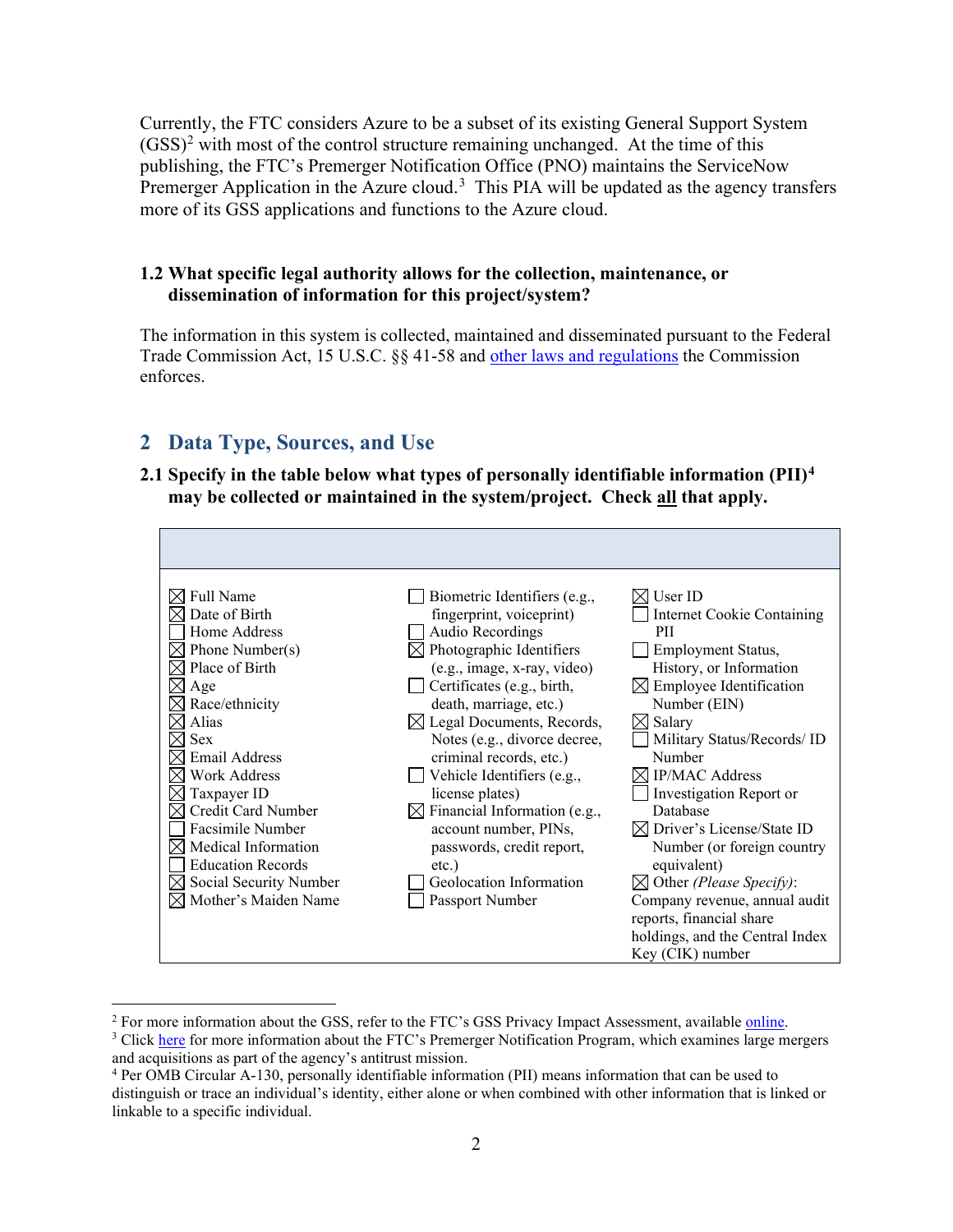**2.2 What types of information other than PII will be collected, disseminated, or maintained by the project/system? Provide a general description below and be sure to include all data elements.**

Not applicable.

#### **2.3 What is the purpose for collection of the information listed above?**

Azure's cloud services are used as part of the application and infrastructure management at the FTC. Azure collects information such as userID, IP address, and other PII from FTC employees and contractors for authentication and verification purposes.

Currently, the agency's premerger application resides on the Azure cloud. Premerger data is collected in order to ascertain whether a larger merger or acquisition is able to proceed or whether it violates antitrust laws.

| FTC staff and<br>contractors    | FTC employees and contractors use Azure cloud services for<br>securely accessing the required applications, such as the<br>premerger application or the mobile device management<br>system (InTune). Employees' names, email addresses, work<br>phone numbers, user IDs, and PIN/passwords are used to<br>validate users. They are authenticated through an enterprise<br>directory associated with the FTC's Active Directory (AD) and<br>granted role-based access. Azure is also integrated with the<br>FTC's Okta authentication service.<br>Azure requires creation of privileged accounts for access to the<br>backend of the Azure cloud for administrative purposes.<br>Access is managed through the Azure portal, which is only |
|---------------------------------|-------------------------------------------------------------------------------------------------------------------------------------------------------------------------------------------------------------------------------------------------------------------------------------------------------------------------------------------------------------------------------------------------------------------------------------------------------------------------------------------------------------------------------------------------------------------------------------------------------------------------------------------------------------------------------------------------------------------------------------------|
|                                 | available to authorized FTC system administrators.                                                                                                                                                                                                                                                                                                                                                                                                                                                                                                                                                                                                                                                                                        |
| External/Commercial<br>Entities | The Hart-Scott-Rodino Act established the federal premerger<br>notification program, which provides the FTC and the<br>Department of Justice with information about larger mergers<br>and acquisitions before they occur. Outside parties and<br>commercial entities submit premerger notifications online via<br>the ServiceNow Premerger E-Filing Application, which is<br>hosted in the Azure cloud. These notifications generally<br>include the company name, business contact information<br>(mailing address, email address, and phone numbers), as well                                                                                                                                                                           |

#### **2.4 What are the sources of the information in the system/project? How is the information collected?**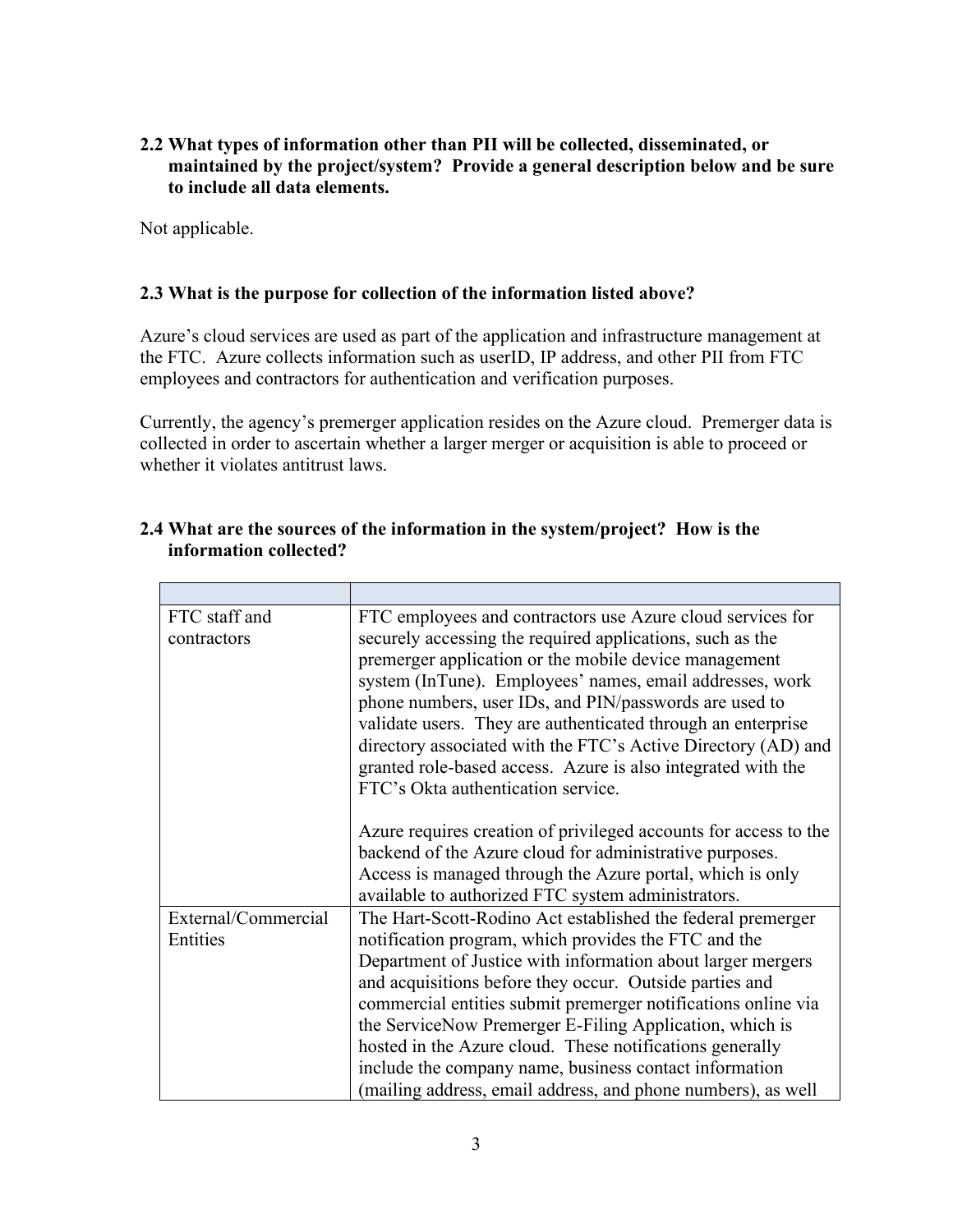| <b>Source of Data</b> |                                                                |
|-----------------------|----------------------------------------------------------------|
|                       | as financial information (company revenue, financial share     |
|                       | holdings, annual audit reports, etc.).                         |
|                       | The FTC Premerger Notification Office and the U.S.             |
|                       | Department of Justice access the ServiceNow application to     |
|                       | manage the data from the filings for investigations and        |
|                       | analysis.                                                      |
| Okta                  | Azure is configured to connect to the FTC's onsite AD through  |
|                       | Azure's AD and OKTA SSO services for access                    |
|                       | authentication, identification, and validation purposes. Azure |
|                       | connects to Okta, ServiceNow, and Zscaler for data migration,  |
|                       | authentication and monitoring purposes.                        |
| <b>InTune</b>         | InTune is used for the monitoring, tracking, and management    |
|                       | of the FTC's mobile phones. The data collected includes        |
|                       | employee name, affiliated FTC mobile phone number, and         |
|                       | device identifiers.                                            |

## <span id="page-5-0"></span>**3 Data Access and Sharing**

#### **3.1 In the table below, specify the systems/applications and groups (both FTC and non-FTC) that will have access to or share data in the system/project.**

| FTC Staff and               | Azure acts as the backend repository for various types of data |
|-----------------------------|----------------------------------------------------------------|
| Contractors                 | collected from the public and other external sources. Only     |
|                             | authorized FTC staff have direct access to information in the  |
|                             | Azure cloud.                                                   |
| Department of               | Authorized DOJ staff have access to the ServiceNow             |
| Justice/Other Law           | Premerger Application for investigation and analysis purposes. |
| <b>Enforcement Partners</b> | They do not have direct access to information in the Azure     |
|                             | system.                                                        |

#### **3.2 Do contractors and/or third party service providers have access to data in the project/system? If yes, explain what privacy requirements are in place to ensure that data is properly protected.**

Authorized FTC contractors have access to information in the various applications housed in the Azure cloud. FTC contractors are required to sign nondisclosure agreements, complete security and privacy training prior to obtaining access to any systems, and complete annual security and privacy training to maintain network access and access to those systems. FTC contractors must follow the same guidelines and policies as FTC employees.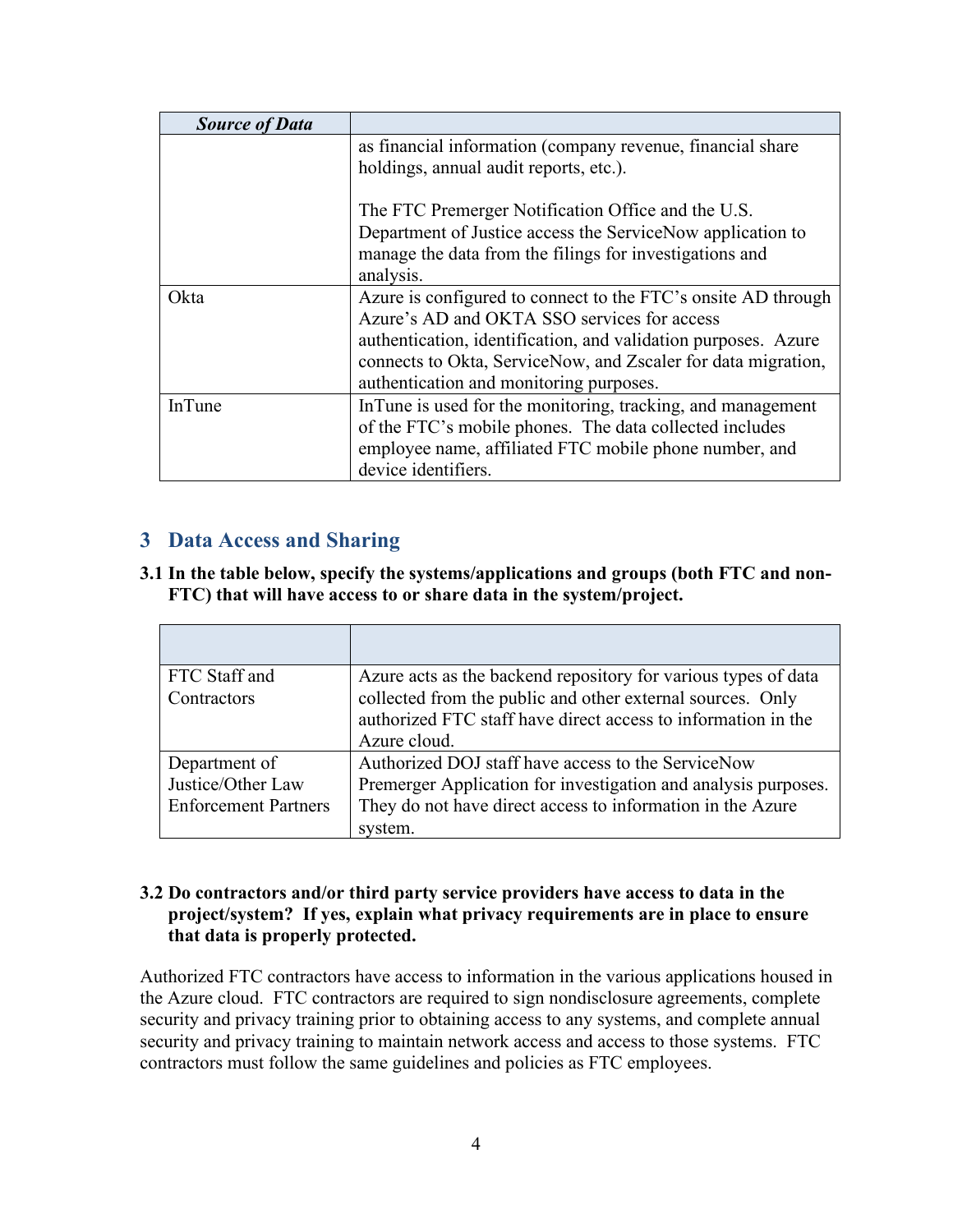Other authorized federal agencies (e.g., Department of Justice) or law enforcement partners that have access to information store in the Azure cloud must agree to terms of use and nondisclosure agreements prior to access. Use is subject to authorization and approval by the FTC.

#### **3.3 If you answered "yes" to 3.2, describe the privacy incident response plan maintained by the contractor's organization or third party service provider.**

FTC contractors who access the Azure cloud are subject to the same rules and policies as FTC staff, including the FTC's Breach Notification Response Plan. Azure staff do not have access to FTC data.

#### <span id="page-6-0"></span>**4 Notice and Consent**

#### **4.1 How are individuals provided with notice prior to the collection of their PII? If notice is not provided, explain why.**

 $\boxtimes$  Notice is provided via (*check all that apply*):  $\boxtimes$  Privacy Act Statement ( $\boxtimes$  Written  $\boxtimes$  Verbal)  $\boxtimes$  FTC Website Privacy Policy  $\boxtimes$  Privacy Notice (e.g., on Social Media platforms)  $\boxtimes$  Login banner  $\Box$  Other (*explain*):

 $\Box$  Notice is not provided (explain):

The FTC uses the Azure cloud to house various types of information collected by the agency. Whenever possible, the FTC's Privacy Act notices are included on all forms, websites, and other instruments by which Privacy Act information is collected from individuals, either in written or oral form, at the time of collection. For those occasions where the FTC cannot provide notice at the time the information is collected (e.g., when the information is collected by another law enforcement agency or another organization), the FTC provides notice via its privacy policy, its Privacy Act system of records notices [\(SORNs\)](https://www.ftc.gov/site-information/privacy-policy/privacy-act-systems), and its **PIAs**, including this one.

#### **4.2 Do individuals have the opportunity to decline to provide information or to consent to particular uses of their information (other than required or authorized uses)?**

The opportunity or right depends on how the information is collected and the purpose for the collection. For example, commercial entities filing electronically through the Premerger Application are required to provide information that includes business PII. The FTC needs this information to perform the due diligence and analysis required by the Hart-Scott-Rodino Act. Companies that are legally required to submit premerger filing information through ServiceNow. Similarly, an authorized FTC employee who wishes to access the backend of the application must provide their authentication information.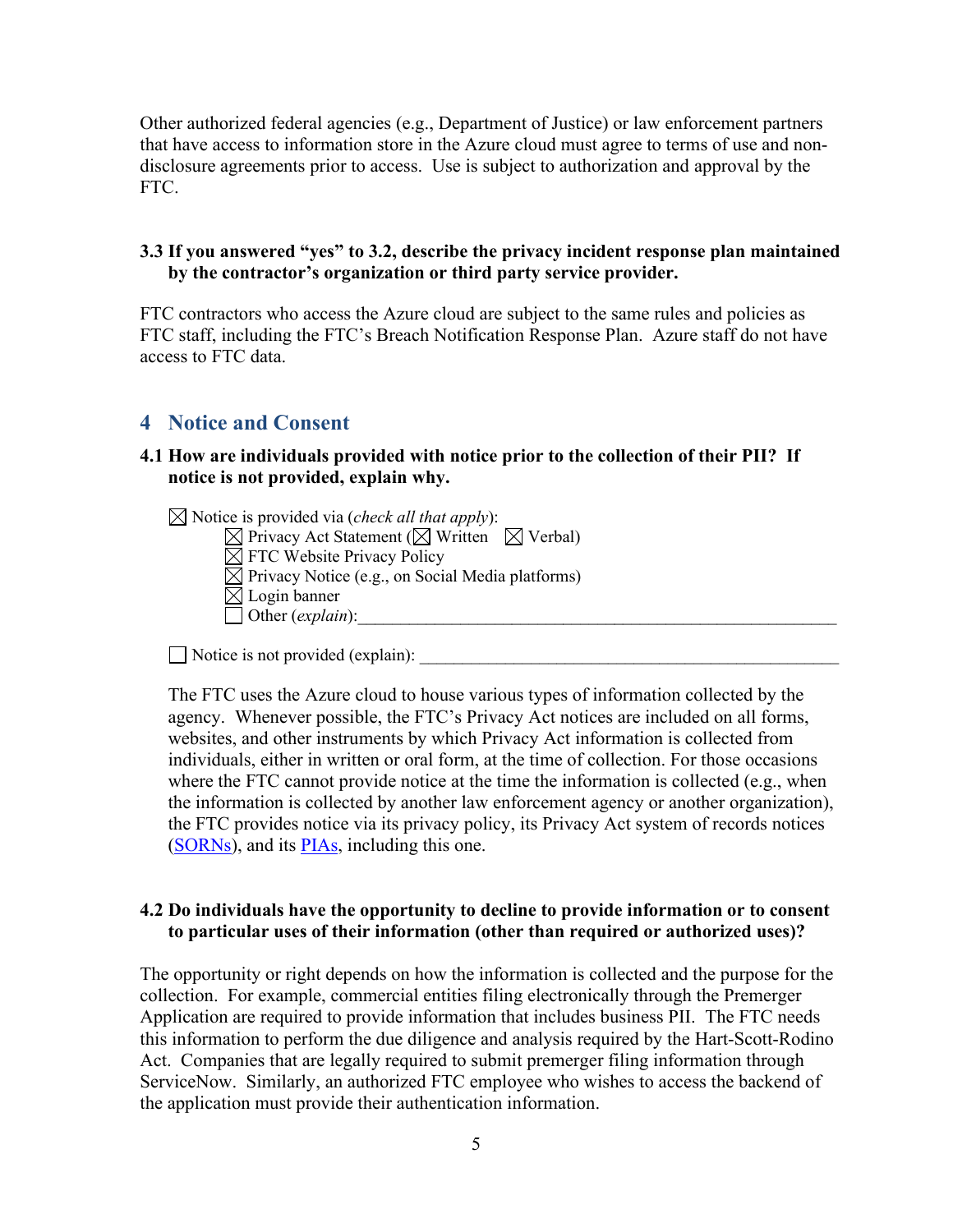#### **4.3 Are there procedures in place to allow individuals access to their personally identifiable information? Explain.**

An individual may make a [request under the Privacy Act](https://www.ftc.gov/about-ftc/foia/make-foia-request) for access to information maintained by the FTC about themselves in the Privacy Act systems that are hosted in the Azure cloud. The FTC's privacy policy provides links to the FTC's [SORNs,](https://www.ftc.gov/site-information/privacy-policy/privacy-act-systems) as well as information about making [Freedom of Information Act \(FOIA\) requests](https://www.ftc.gov/about-ftc/foia/make-foia-request) and the [online FOIA](https://www.ftc.gov/about-ftc/foia/make-foia-request)  [request form.](https://www.ftc.gov/about-ftc/foia/make-foia-request) Individuals must follow the FTC's Privacy Act rules and procedures, published in the Code of Federal Regulations (C.F.R.) at 16 C.F.R. 4.13. Access to information under the Privacy Act is subject to certain exemptions set out in 16 C.F.R. 4.13(m).

#### **4.4 Are there procedures in place to allow individuals the ability to correct inaccurate or erroneous information? What is the process for receiving and responding to complaints, concerns, or questions from individuals? Explain.**

The FTC provides a process for individuals to correct or amend any inaccurate PII maintained by the Agency. The FTC's privacy policy provides links to the FTC's SORNs, which include information about how to correct or amend records. An individual may make a request under the Privacy Act for access to information maintained by the FTC about themselves in the applicable Privacy Act systems that are hosted in the Azure cloud. Access to the information under the Privacy Act is subject to certain exemptions set out in 16 C.F.R. 4.13(m). Individuals may also file requests with the FTC under the FOIA for agency records that may be about them (if they are not exempt from disclosure to them under those laws) or contact the Chief Privacy Officer directly. Where appropriate, the FTC disseminates corrected or amended PII to other authorized users of that PII, such as external information sharing partners. Additionally, individuals may contact the FTC with any complaints, questions or concerns via phone or email available on [www.ftc.gov](http://www.ftc.gov/) or contact the Chief Privacy Officer directly.

#### <span id="page-7-0"></span>**5 Data Accuracy and Security**

#### **5.1 Are there procedures in place to ensure that the information maintained is accurate, complete, and up-to-date?**

Information in the Azure cloud that is used by the FTC as part of its law enforcement, policy, and other activities will be reviewed for accuracy and timeliness in accordance with the specific needs of that particular FTC activity.

Information in the Azure cloud is also subject to appropriate information security controls, as further described in Section 5.2 below. These controls will ensure that sensitive information is protected from any undue risk of loss and that the contents of evidentiary materials remain unchanged from the point-in-time they are included in the Azure.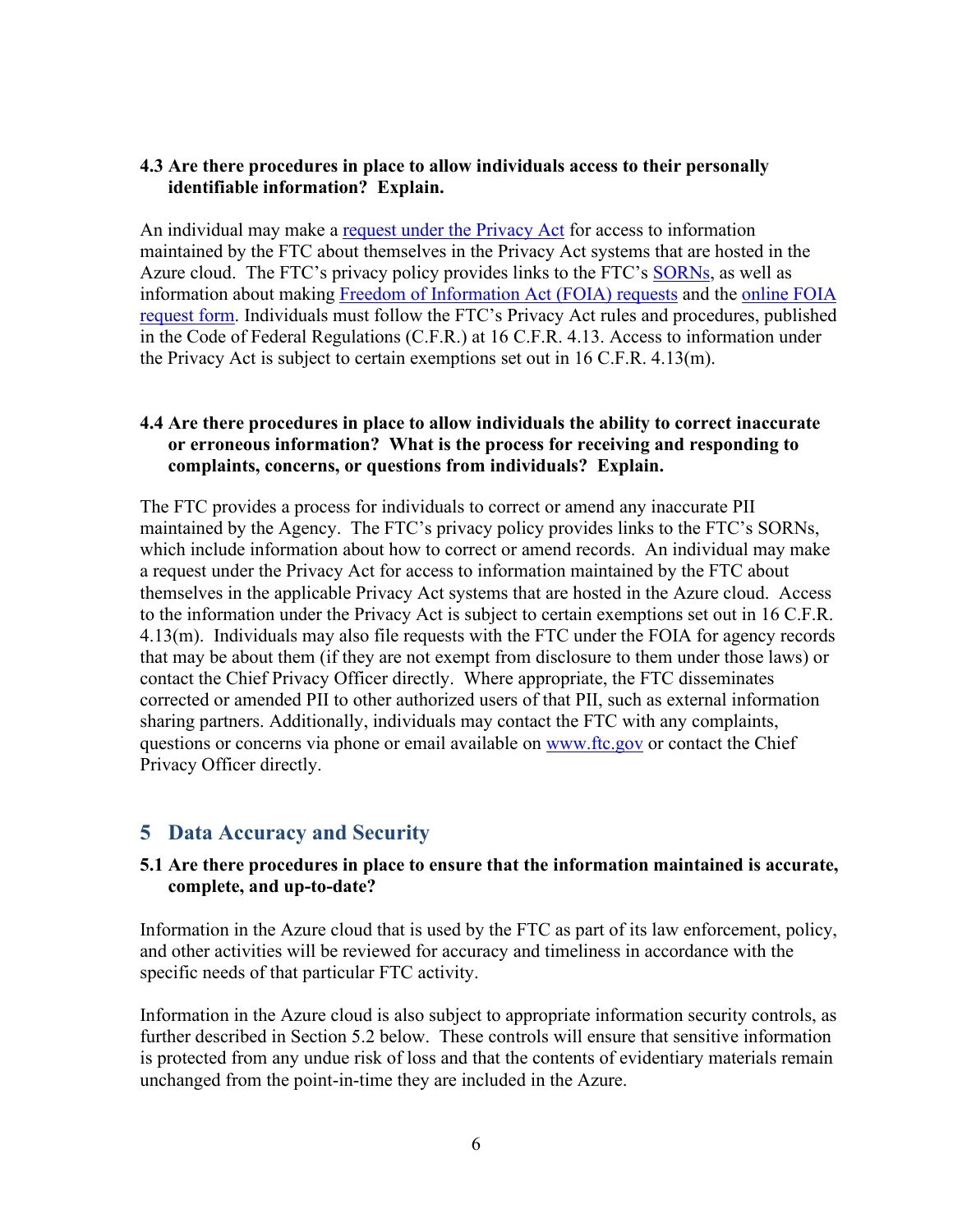#### **5.2 Are there administrative procedures and technical safeguards in place to protect the data in the system/project? What controls are in place to ensure proper use of the data? Please specify.**

Azure is a cloud system housed in FedRAMP-certified data centers. Users from the internal FTC network are allowed to access Azure and other provided services based on roles and responsibilities.

Before any new FTC employee or contractor can access any information in the Azure cloud, that individual must complete new employee orientation and successfully complete the FTC's Privacy and Security Awareness training. All employees are granted basic network access to include email services, the Internet, the Intranet, network shared drives, networkbased applications, and are assigned their own home directory. There are specific procedures to address access restrictions for higher-risk categories of employees such as interns and International Fellows.

Supervisors and/or Contracting Officer's Representatives (CORs) must identify and approve employee requests to access network applications and specify the appropriate user role and level of access privileges. Network and application access is based on: (1) a valid access authorization, (2) intended system usage, and (3) other attributes based on the system's business function. All network and application access is based on least-privilege and needto-know security models.

Auditing measures and technical safeguards are in place commensurate with the National Institute of Standards and Technology (NIST) Recommended Security Controls for Federal Information Systems and Organizations Moderate-Impact Baseline Special Publication (SP) 800-53.

#### **5.3 Is PII used in the course of system testing, training, or research? If so, what steps are taken to minimize and protect PII during this process?**

 $\boxtimes$  Not Applicable. PII is not used for testing, training, or research.

### <span id="page-8-0"></span>**6 Data Retention and Disposal**

#### **6.1 Specify the period of time that data is retained in the system/project. What are the specific procedures for disposing of the data at the end of the retention period?**

Disposition of general technology management records and information system security records is authorized under National Archives and Administration (NARA) General Records Schedules 3.1 and 3.2. The disposition of the data will be covered by NARA-approved records disposition schedules of the FTC.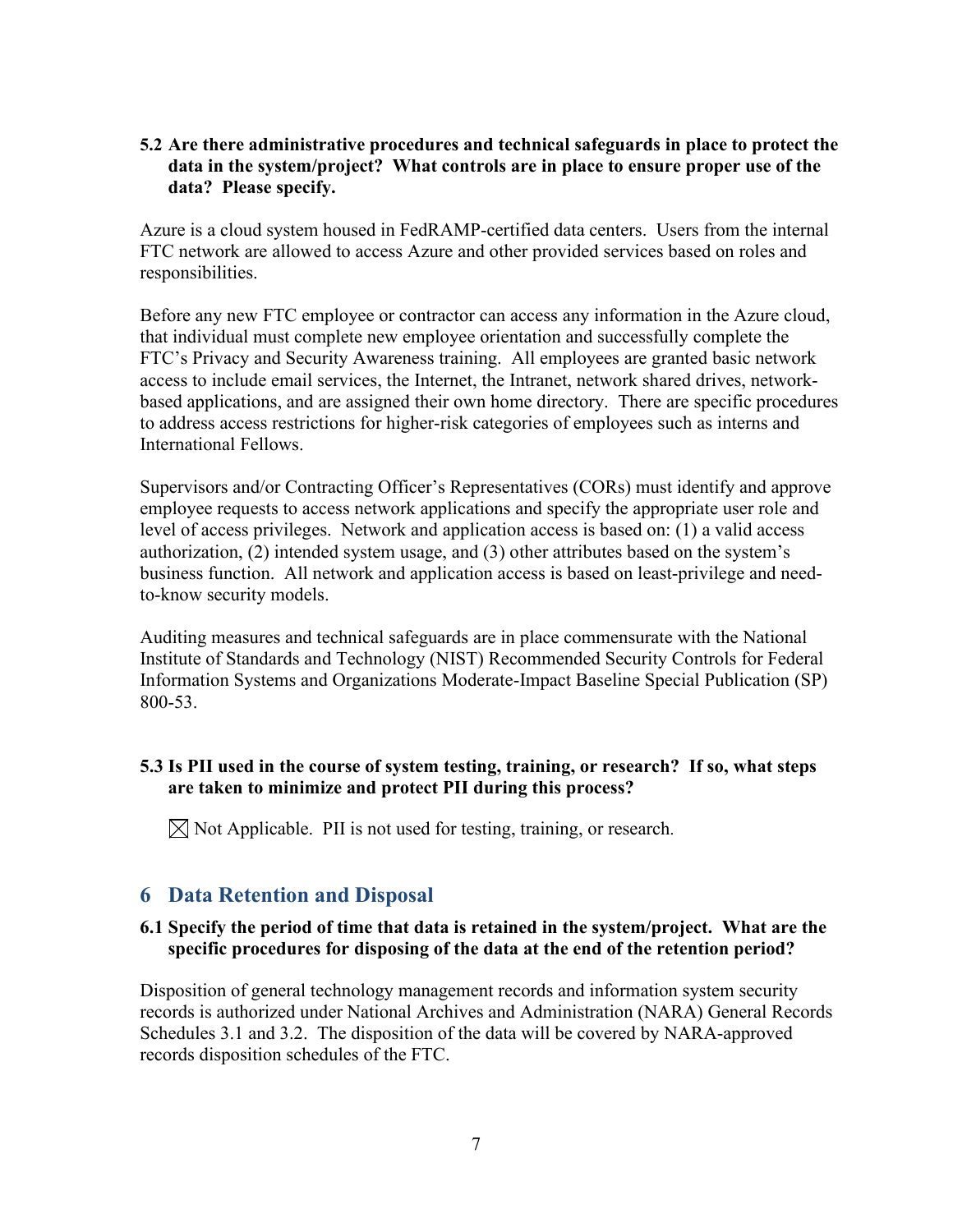### <span id="page-9-0"></span>**7 Website Privacy Evaluation**

**7.1 Does the project/system employ the use of a website? If so, describe any tracking technology used by the website and whether the technology is persistent or temporary (e.g., session cookie, persistent cookie, web beacon). Describe the purpose of using such tracking technology.** 

Access to the Azure cloud is managed through the Azure portal, which is only accessible to authorized system administrators on the FTC network. The website is not open to members of the public.

## <span id="page-9-1"></span>**8 Privacy Risks and Evaluation**

**8.1 Considering the type of information collected and sources of collection, what privacy risks were identified and how were these risks mitigated?** 

| <b>Unauthorized Access</b> | Access to information is limited to authorized administrators |
|----------------------------|---------------------------------------------------------------|
| to Data (Logical and       | and users that are given the smallest amount of system and    |
| Physical Access)           | data access necessary to accomplish their authorized tasks.   |
|                            | Each new network user receives the most restrictive set of    |
|                            | privileges and network access, and additional privileges and  |
|                            | access must be authorized when appropriate. Only              |
|                            | administrator(s) can access and modify the data. Those who    |
|                            | develop reports have read only access. Physical access to the |
|                            | Azure is controlled, logged, and monitored by Microsoft.      |
| Unauthorized               | To address this risk, FTC policy generally requires that      |
| Transmission of            | electronic documents (including emails) containing sensitive  |
| Sensitive PII              | PII must be transmitted using an approved secure file         |
|                            | transmission solution. Transfer of sensitive PII must also be |
|                            | preapproved and logged appropriately in accordance with FTC   |
|                            | policy.                                                       |
| Use of Personally          | Personally owned devices are not allowed to be connected to   |
| Owned IT Equipment         | any IT asset within the FTC's network. Access to the Azure    |
|                            | cloud is only permissible on authorized FTC equipment to      |
|                            | those with authenticated and verified user accounts.          |

#### **8.2 Does the project/system employ the use of automated privacy controls or enhanced capabilities designed to support privacy? Explain.**

Access to information in the Azure cloud system is only allowed via the FTC network, which:

- enforces system lock-out after several failed login attempts;
- logs all session activity with username along with the IP addresses or domain names of the system components accessed; and